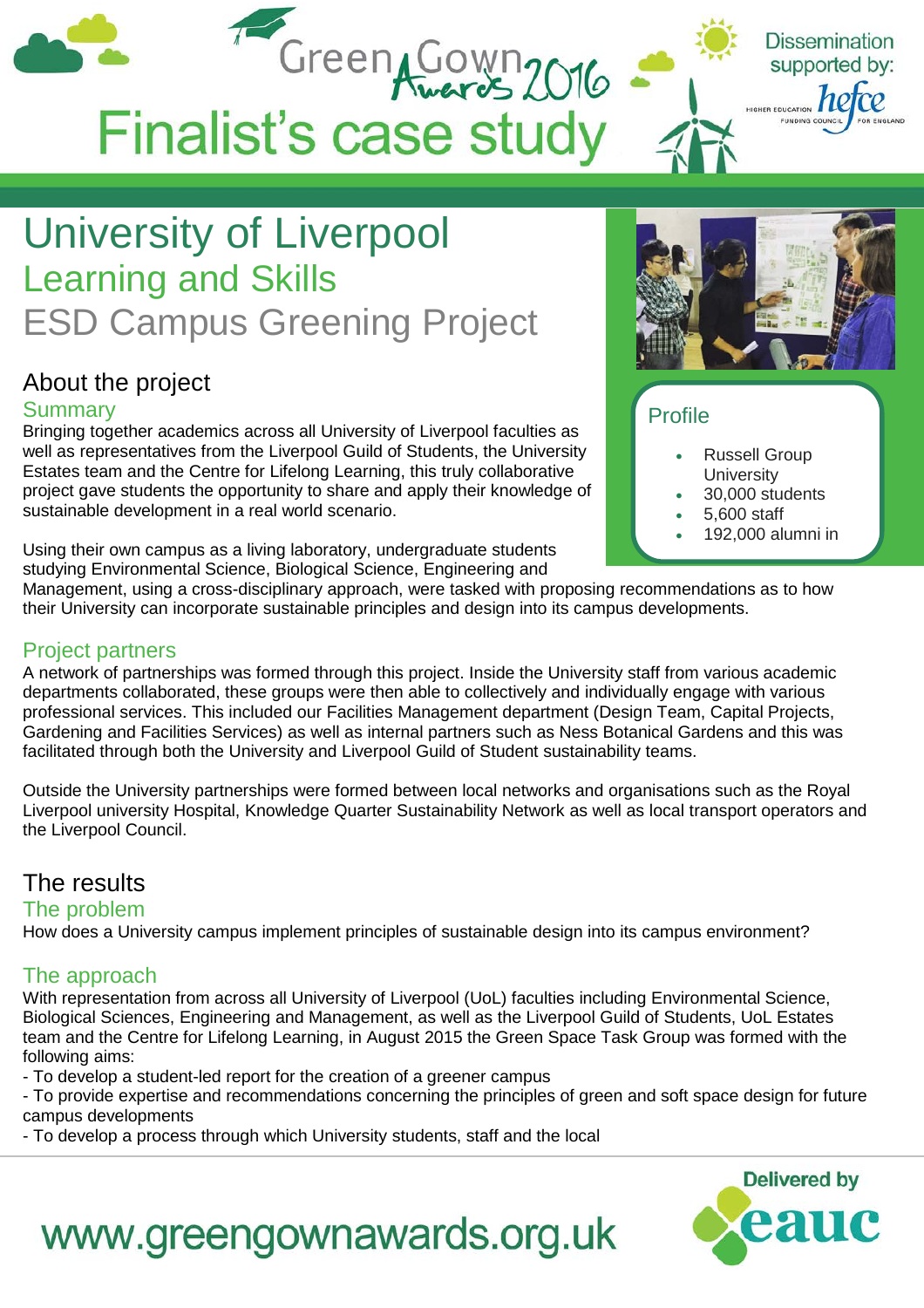| Green Cown 2016<br><b>Finalist's case study</b> | <b>Dissemination</b><br>supported by:<br>FOR ENGLAND<br>FUNDING COUNCIL |
|-------------------------------------------------|-------------------------------------------------------------------------|
|                                                 |                                                                         |

#### Our goals

- Improve the University of Liverpool's environmental sustainability on main campus
- Provide an opportunity for students to apply their knowledge and expertise in a real world scenario by encouraging them to critically analyse their own University and campus
- Develop a project that supports a partnership approach across the University of Liverpool's professional and academic departments
- Provide a best practice case study with replicability across the University and higher education sector

### Obstacles and solutions

| <b>OBSTACLE</b>                              | <b>SOLUTION</b>                                                                                                                                                                                                                   |
|----------------------------------------------|-----------------------------------------------------------------------------------------------------------------------------------------------------------------------------------------------------------------------------------|
| Timetabling between<br>courses               | To overcome this the project group met on a regular basis and minuted<br>meetings so that everyone could plan appropriately                                                                                                       |
| <b>Balancing competing</b><br>needs and idea | As this was a very ambitious project the differing stakeholders had specific<br>needs and desires for the project. By finding a shared vision of a more<br>sustainable campus environment we were able to overcome this obstacle. |
| Finance and funding                          | Initially the project struggled with funding. However by extending our partners<br>and network we were able to pool resources which meant that everyone<br>received a larger benefit for minimal cost                             |

#### Performance and results

A complete range of proposals were recommended by students from small scale, short term and easy to implement such as growing allotments on campus and bicycle stand plant pots, right through to our Engineering students realising a vision of what Liverpool could look like in the year 2100 with a network of super-efficient connected highways allowing for sustainable transport and linking key districts of the city to enhance social cohesion.

The niche of this project is the involvement of the Management School to 'filter' proposals through the application of cost and benefit analysis using relevant methodologies e.g. triple bottom line. This refined student proposals meaning that the recommendations received by the 'client' (i.e. the University) were of a high standard.

The following projects were chosen to be implemented:

Green roof/ green walls/ green corridors/ green graffiti – This project was chosen for the following reasons: replicable across our campus, relatively easy to implement in the short term, can be installed retrospectively, publicly demonstrates the University of Liverpool's commitment to creating a greener campus literally and figuratively, provides an environmental benefit (particularly if wildflowers and food growing methods are chosen), provides a social benefit as it creates a more beautiful campus for staff, students and visitors with an element of creativity and finally, it allows the University of Liverpool work to its strengths – we have a number of professional staff who are experts in flora and fauna thanks to our 64 acre, University owned botanical gardens called Ness Gardens.

**Delivered by**